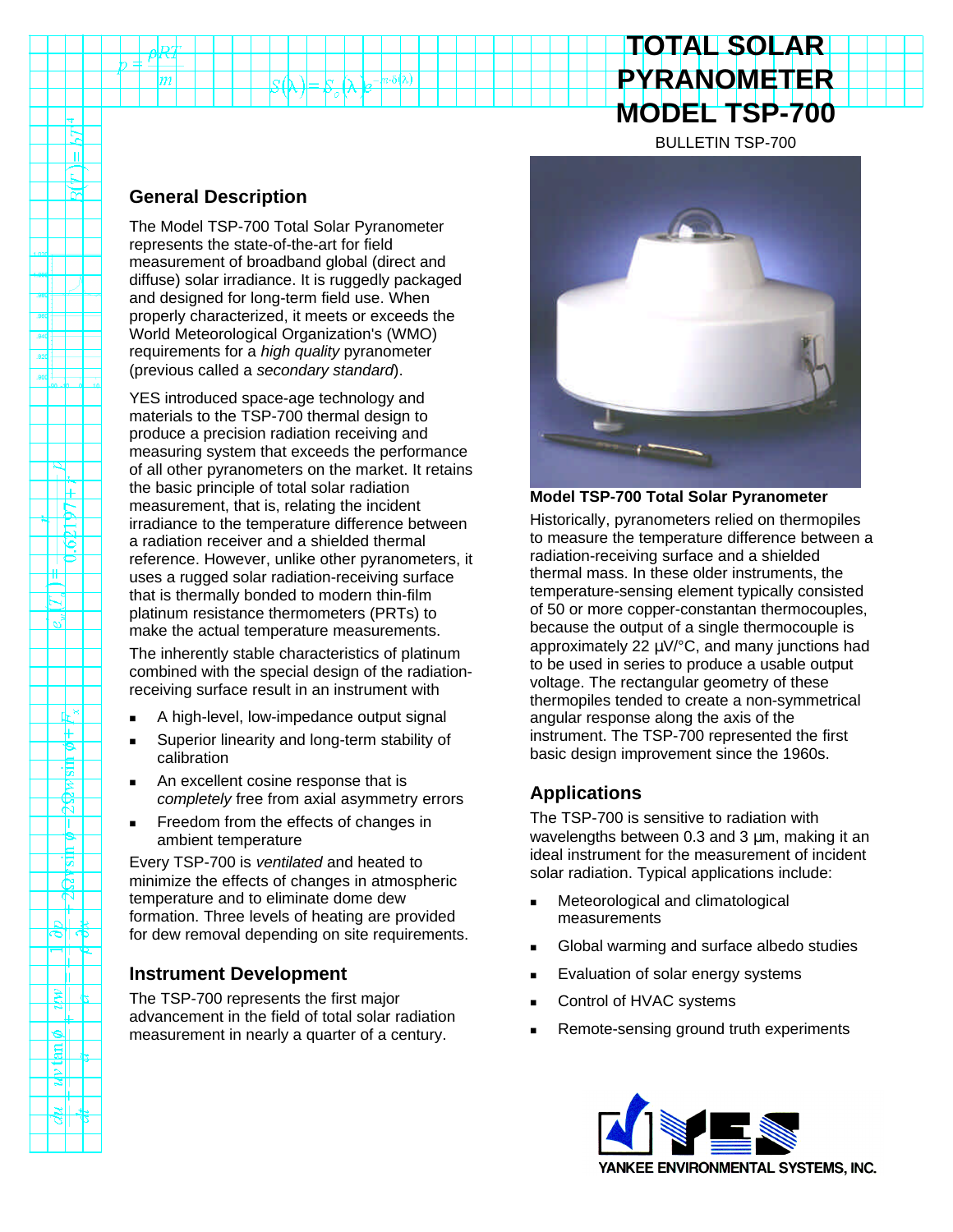

# **Principle of Operation**

The basic technique for measuring total solar radiation involves determining the temperature difference between a radiation-absorbing element and an element shielded from solar radiation. This temperature difference is proportional to the incident irradiance. The way the TSP-700 makes the temperature measurement is shown on the left.

- **1** Both direct and scattered radiation pass through two optically polished glass domes. The domes block long-wave radiation and keep the instrument weather-tight. The two-dome configuration also prevents conductive cooling of the radiation-sensing element that lies beneath the inner dome.
- **2** The sensing element, a specially designed disk with an optical black coating, absorbs incident radiation from 0.3 to  $3 \mu m$ .
- **3** Four laser-trimmed, matched, precision thin-film platinum resistance thermometers form the legs of an active electronic bridge circuit. This circuit produces a signal that is proportional to the temperature difference between the radiationreceiving surface and the shielded thermal reference.
- **4** A thermally stable amplifier outputs a lowimpedance 0 to 4 Vdc signal that is independent of changes in ambient temperature. The inherent linearity of the platinum resistance thermometer scheme means that no thermistors are required to compensate for changes in ambient temperature.

Input circuits are surge and polarity protected to ensure years of trouble-free operation. The instrument housing is O-ring sealed, desiccated, and equipped with a color change humidity plug.

#### **Specifications**

| Spectral Response:         | $0.3$ to $3.0 \mu m$                                                                                   |
|----------------------------|--------------------------------------------------------------------------------------------------------|
| Resolution:                | 1 W/m <sup>2</sup>                                                                                     |
| Sensitivity:               | 2.0 mV/(W/m <sup>2</sup> ) High level, low<br>Z, nominal 4 Vdc (FS) output                             |
| Cosine Response:           | Less than 1% between $+70^{\circ}$<br>zenith angle; 5% at $\pm$ 80° zenith<br>angle                    |
| Temperature<br>Dependence: | Less than 1% of full scale over<br>ambient temperature range of -<br>$50^{\circ}$ C to $+50^{\circ}$ C |
| Response Time:             | $\approx$ 1 sec 1/e response to a step<br>change in incident irradiance)                               |

| Linearity:                | 0.5% (0-1400 W/m <sup>2</sup> )                                                                                                                                                            |
|---------------------------|--------------------------------------------------------------------------------------------------------------------------------------------------------------------------------------------|
| Axial Asymmetry:          | Less than $0.1$ of $1\%$                                                                                                                                                                   |
| <b>Power Requirement:</b> | $+11$ to $+14$ Vdc @ 160mA,<br>including ventilation fan current;<br>an additional 1 A is required for<br>the heaters. The optional UVPS-<br>1 can supply all power for the<br>instrument. |
| Weight:                   | 3.2 kg (7 lb.)                                                                                                                                                                             |
|                           |                                                                                                                                                                                            |

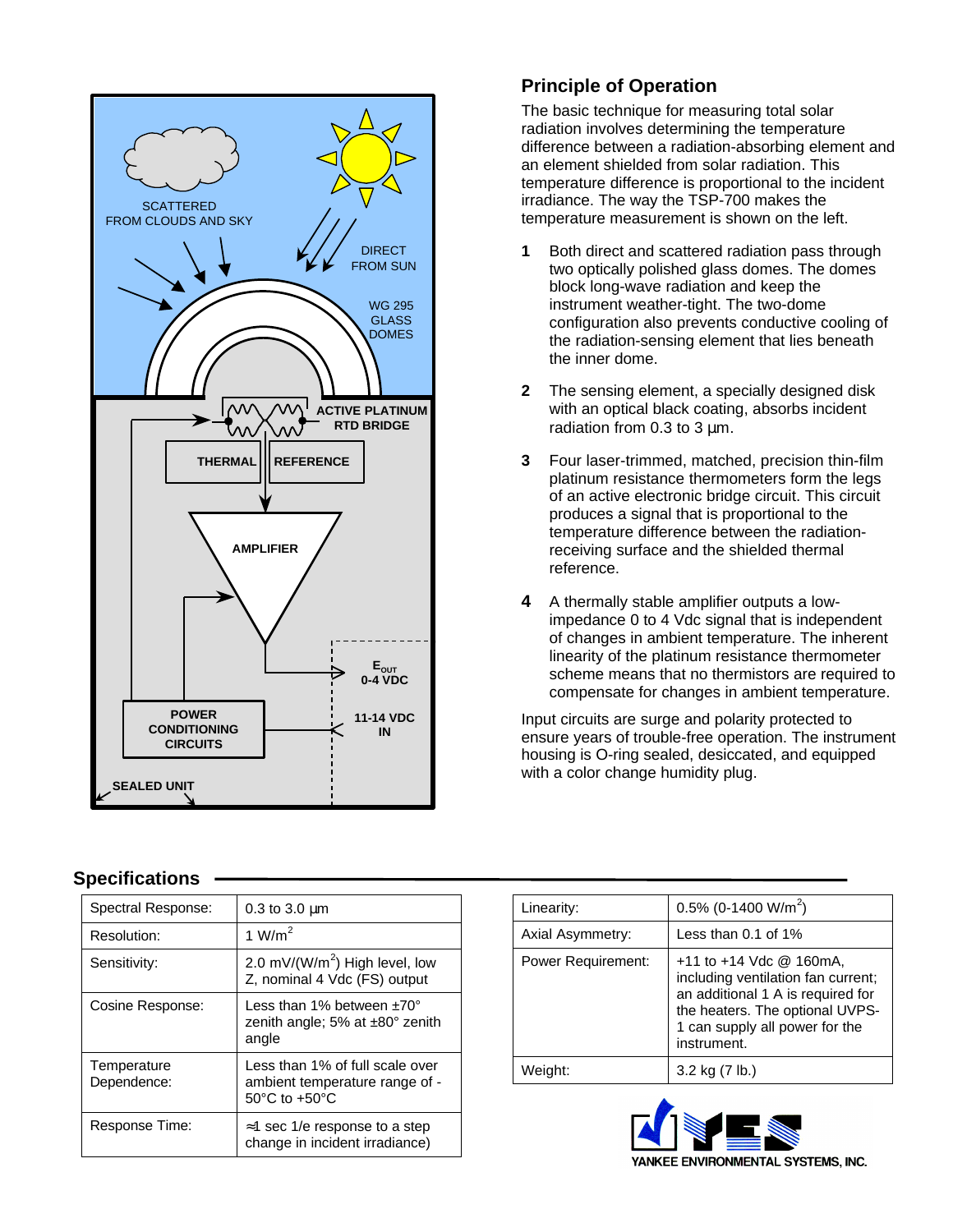# **Calibration Methodology**

We calibrate each TSP-700 using the method recommended by the World Meteorological Organization for calibrating pyranometers. This method involves running co-located with a reference pyranometer on an outdoor test stand and then comparing the results. Our reference pyranometer is traceable to an absolute cavity radiometer, which in turn is referenced to the WRR (World Radiometric Reference). The calibration method is conducted in accordance with ASTM Designation E 824-81, *Standard Method for Transfer of Calibration From Reference to Field Pyranometers*. This method is similar to the one described in ISO 9847, *Solar Energy — Calibration of field pyranometers by comparison to a reference pyranometer*, if you are more familiar with ISO procedures.

Calibration to "High Class/Secondary Standard" is optionally available. Although not all High Class characteristics are characterized for individual units, extensive testing has been conducted to characterize its cosine response, spectral response, and time response to prove that these parameters are uniform from unit-to-unit. Each system includes a calibration certificate, manual, and cables.

### **Cosine Response**

A major effort in the development of the TSP-700 has been aimed at producing an instrument with a cosine response that is superior to all existing pyranometers. This has been accomplished by special attention to the design of the radiation-receiving surface. The generic cosine response for all TSP-700s offers deviation from a true cosine response of less than 1% between ±70° SZA, and 5% at ±80° SZA.

A typical TSP-700 cosine response is shown here plotted against the normalized cosine response of an Eplab PSP pyranometer. The TSP-700 curve is in blue and the PSP in red. The PSP curve is smoother because it is the average of three measurements taken by Michalsky, et. al., 1995).

## **Spectral Response**

The spectral response of the total solar pyranometer is primarily governed by the emissivity of the radiation- absorbing surface, and by the wavelengths passed by the glass hemispheres. The optically ground and polished hemispheres are fabricated from WG-295 Schott glass. The radiation surface is covered with an optical black coating. The TSP-700 is uniformly responsive to radiation with wavelengths between 0.3 and 3 μm.

# **Time Response**

The Model TSP-700 electronic circuitry ensures a fast (approximately 1.0 sec/63%) response time to a step change in incident irradiance.

### **References**

Michalsky, J.J., et al, 1995: "Cosine Response Characteristics of Some Radiometric and Photometric Sensors". *Solar Energy*, Vol. 54, No. 6, 397-402.

# **Also Available**

YES offers a full line of instrumentation for measuring and logging solar irradiance across the spectrum.



**TSP-700 (blue) and Eplab PSP (red) Cosine Response**